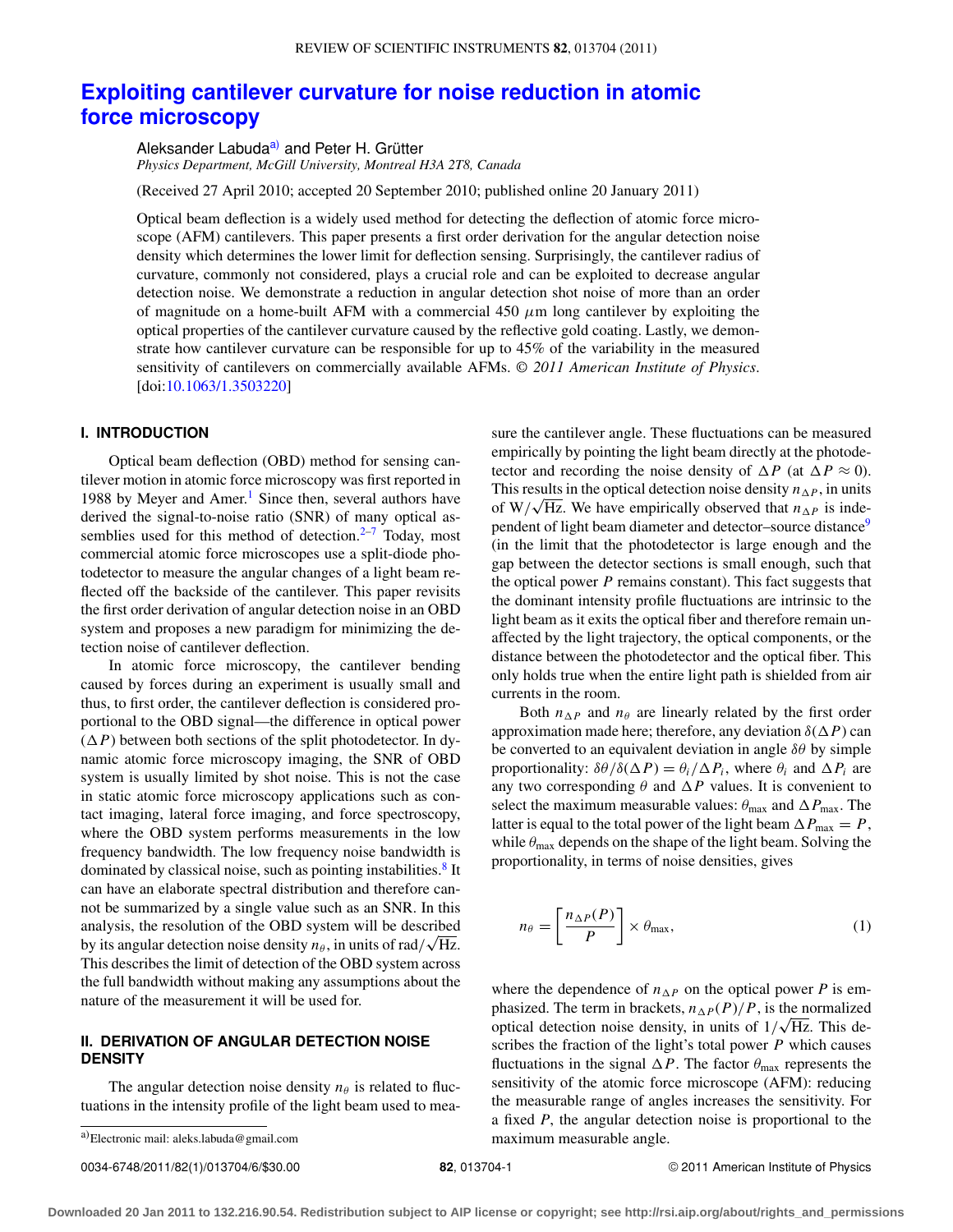For a stable light source operating at constant power, the classical noise component of  $n_{\Delta P}/P$  is fixed—it is independent of the optical power *P* at the photodetector which may change depending on cantilever reflectivity, for example. The classical angular noise of the OBD system can only be tuned by  $\theta_{\text{max}}$ , which should be made as small as possible. The exception is the shot noise component which also scales as *P*<sup>−1/2</sup>. Shot noise can be reduced by increasing the optical efficiency of the OBD system—for example, by metallizing the cantilever. Whereas increasing power only reduces shot noise, both types of angular noises scale with  $\theta_{\text{max}}$ . However, the wave nature of light imposes a lower limit on  $\theta_{\text{max}}$ . Reaching this limit requires a thorough understanding of light propagation and diffraction.

The most accurate simple model for describing light propagation throughout the OBD system is the Gaussian beam. The complete beam shape can be described by the beam radius:<sup>[10](#page-5-5)</sup>

<span id="page-1-2"></span>
$$
w(z,\phi) = \frac{\lambda}{\pi\phi} \sqrt{1 + \left(\frac{z\pi\phi^2}{\lambda}\right)^2},\tag{2}
$$

where *z* is the axial distance from the beam's focus,  $\phi$  is the beam divergence, and  $\lambda$  is the wavelength of light. Figure  $1(a)$ shows the evolution of the beam radius in the near-/midfield, where the divergent behavior is caused by the wave nature of light. At the focus, the beam radius *w* reaches its minimum and is called the beam waist  $w_0$ . In the near-field, the beam is collimated with a radius ∼*w*o. In the far-field, the Gaussian beam looks like a cone of light with a half opening angle,  $\phi$ . Mathematically, the far-field occurs when  $z \gg z_R$ , where  $z_R$  is the Rayleigh range, defined by  $z_R = \pi w_o^2 / \lambda$ . The near-field and far-field are related by the fact that the product  $w_0 \phi = \lambda / \pi$  is constant; shrinking the beam waist  $w_0$ increases the divergence  $\phi$ . It has been shown that placing the photodetector in the far-field maximizes SNR and ren-ders the photodetector-cantilever distance inconsequential.<sup>[2](#page-5-1)</sup> Equation [\(1\)](#page-0-1) applies when this far-field condition is met.

Another important beam property is the wavefront radius of curvature, plotted in Fig.  $1(b)$ :<sup>[10](#page-5-5)</sup>

$$
R(z, \phi) = z \left[ 1 + \left( \frac{\lambda}{\pi z \phi^2} \right)^2 \right].
$$
 (3)

Due to diffraction, the wavefront radius of a Gaussian beam varies nonmonotonically: starting with  $|R| = \infty$  at the focus, the radius reaches a minimum at the Rayleigh range  $z_R$  and then grows indefinitely as it asymptotically tends toward the linear relationship  $R = z$ .

The metallization process in cantilever production can leave behind residual stress in the coating which may curve the cantilever. This curvature can severely modify the reflected Gaussian beam. Assuming that the cantilever thickness is uniform, the cantilever curvature along its length is perfectly circular and fully defined by its radius of curvature  $R<sub>c</sub>$ . Upon reflection, the beam maintains its size, while its wavefront radius *R* undergoes a transformation given by the

<span id="page-1-0"></span>

FIG. 1. (Color online) The beam divergence ( $\phi = 44$  mrad) and cantilever radius ( $R_c = 8.3$  mm) values used here correspond to our home-built AFM and gold-coated cantilever. All plots share the same *x*-axis. Negative *z* values are shown in red/gray, unless they overlap with positive values. (a) Beam radius and (b) magnitude of wavefront radius of incoming light beam. Dotted line: cantilever radius divided by two; this is the criterion for a collimated reflected beam. (c) Wavefront radius immediately after reflection. The two poles correspond to collimated output beams, which occur when  $R_{\text{in}}^{-1} = 2R_{\text{c}}^{-1}$  in Eq. [\(4\).](#page-1-1) (d) Divergence factor, which is proportional to the angular detection noise density.

<span id="page-1-3"></span>formula for a spherical mirror reflection:<sup>[10](#page-5-5)</sup>

<span id="page-1-1"></span>
$$
R_{\text{out}}^{-1} = R_{\text{in}}^{-1} - 2R_{\text{c}}^{-1}.
$$
 (4)

For cantilever positions where the incoming wavefront radius  $R_{\text{in}}$  matches  $R_{\text{c}}/2$ , the outgoing beam is collimated:  $|R_{\text{out}}| =$  $\infty$ . This occurs in two locations, as seen in Fig. [1\(c\)](#page-1-0) (unless the cantilever has a very strong curvature).

After reflection, the beam size  $w_{\text{out}} = w_{\text{in}}$  and the new wavefront curvature  $R_{out}$  both define a unique Gaussian beam whose divergence  $\phi_{\text{out}}$  can be calculated. Combining Eqs. [\(2\)](#page-1-2) and [\(3\)](#page-1-3) and solving gives

<span id="page-1-4"></span>
$$
\phi_{\text{out}} = \sqrt{\frac{w_{\text{out}}^4 + R_{\text{out}}^2 \frac{\lambda^2}{\pi^2}}{R_{\text{out}}^2 w_{\text{out}}^2}}.
$$
\n(5)

Finally, it is this outgoing beam divergence  $\phi_{\text{out}}$  which determines  $\theta_{\text{max}}$ , used to calculate the angular noise density  $n_{\theta}$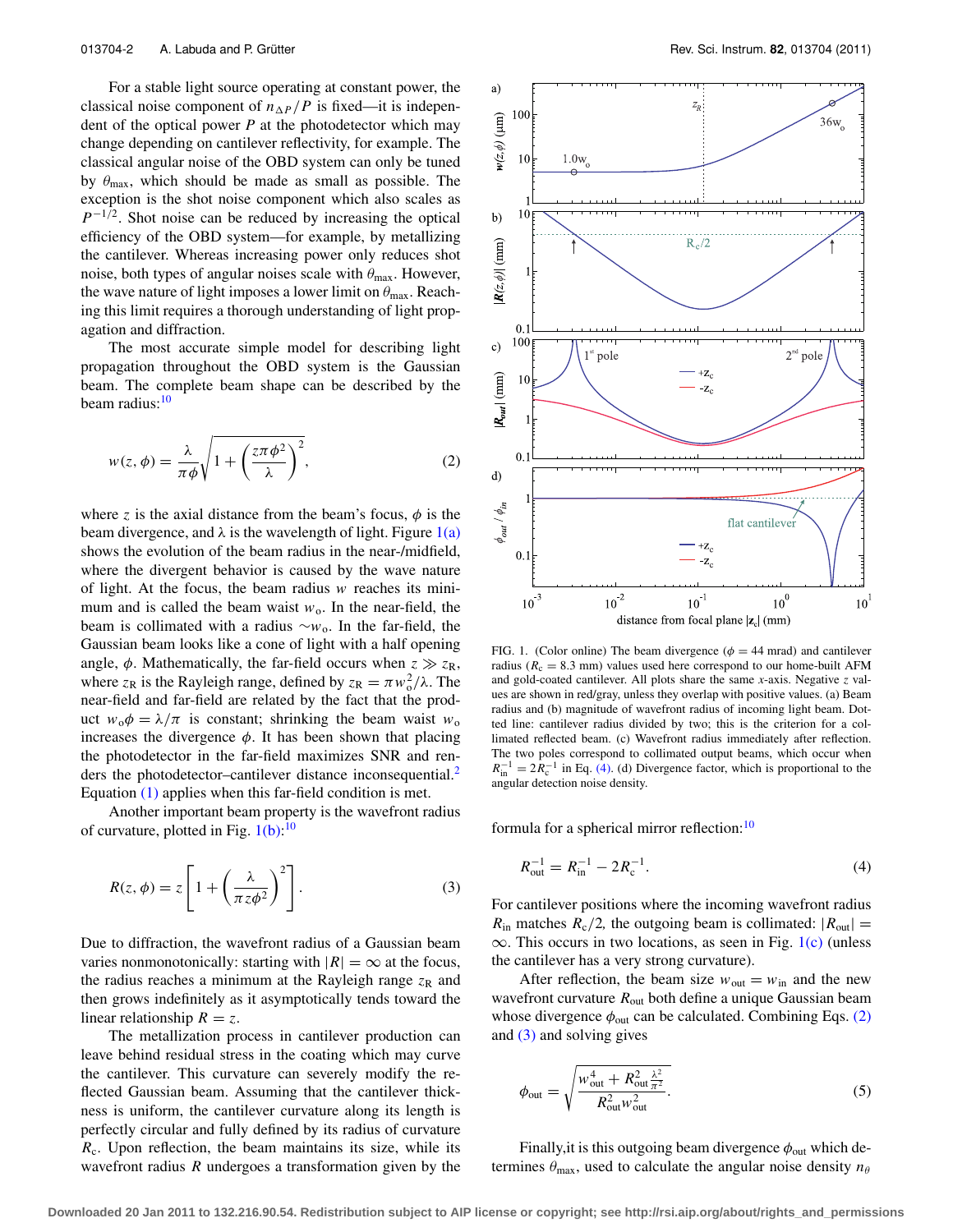in Eq.  $(1)$ . A scaling factor<sup>[9](#page-5-4)</sup> relates the two angles by

$$
\theta_{\text{max}} = \frac{\phi_{\text{out}}}{4} \sqrt{\frac{\pi}{2}}.
$$
\n(6)

The six equations in this paper can be combined to calibrate the normalized optical detection noise  $n_{\Delta P}/P$  into the angular detection noise  $n_\theta$  for a curved cantilever positioned any distance  $z_c$  from the focus of the incoming Gaussian beam:

$$
n_{\theta}(z_{c}, R_{c}) = \left[\frac{n_{\Delta P}}{P}\right] \times \frac{1}{4} \sqrt{\frac{\pi}{2}}
$$
  
\$\times \sqrt{\frac{w(z\_{c}, \phi\_{in})^{2}}{\left[R(z\_{c}, \phi\_{in})^{-1} - 2R\_{c}^{-1}\right]^{-2}} + \frac{1}{\pi^{2}} \frac{\lambda^{2}}{w(z\_{c}, \phi\_{in})^{2}}},

where it should be reminded that  $\phi_{\text{in}}$  is the fixed input beam divergence and therefore  $z_c$  and  $R_c$  are the only tunable variables for a typical AFM. The second component under the square root of this equation sets the lower limit of angular detection simply by virtue of diffraction. The first component represents the ray optics behavior of the reflected light beam; it is independent of  $\lambda$  and can be tuned by the laws governing spherical mirror reflection. Setting an appropriate values of *z*<sup>c</sup> and *R*<sup>c</sup> makes this component vanish, thereby minimizing detection noise.

Figure [1\(d\)](#page-1-0) shows the divergence factor ( $\phi_{\text{out}}/\phi_{\text{in}}$ ) which summarizes the effect of cantilever curvature on the reflected beam. By proportionality, it is equivalent to the ratio of angular noise between a curved and a flat cantilever. For negative *z*<sup>c</sup> cantilever positions, the red (gray) curve shows a steady rise in angular noise. This situation is depicted in Fig.  $2(a)$ , where the cantilever acts as a focuser and thereby increases the outgoing divergence  $\phi_{\text{out}}$ . For positive  $z_c$ , on the blue (black) curve in Fig.  $1(d)$ , the first pole has nearly no effect on noise. This is illustrated in Fig.  $2(b)$ : collimating a beam near its focus is futile because it is already nearly collimated. At the second pole position, the beam radius has already significantly increased beyond its waist size, as shown in Fig.  $2(c)$ . Collimating the beam at that position greatly reduces the outgoing divergence because the new beam waist is now much larger upon collimation. This coincides with a large dip in the divergence factor and therefore a significant reduction in angular noise.

#### **III. RESULTS**

The values used to plot Fig. [1](#page-1-0) correspond to our particular AFM and cantilever. We experimentally verified that our beam profile deviates from Gaussian by no more than 5%. The cantilever radius  $R_c = 8.3$  mm is within 'stress-free' tolerance for a  $450 \,\mu$ m long NanoSensors<sup>TM</sup> cantilever with a Reflex<sup>TM</sup> coating (<3.5% deflection). Also, the beam divergence  $\phi = 44$  mrad is within the range of many commercial AFMs; it corresponds to a focused beam diameter of 10  $\mu$ m (at  $\lambda = 680$  nm). For this system, moving the cantilever to  $z_c = 4.2$  mm should result in a 36 $\times$  reduction in outgoing beam divergence, and therefore a  $36\times$  reduction in angular detection noise.

<span id="page-2-0"></span>incoming light beam



FIG. 2. (Color online) The first plot shows an incoming light beam before mounting a cantilever. In the following three plots: light gray lines represent the beam radius and wavefront curvature of the stationary incoming light beam and the arcs represent a curved cantilever at three different positions: (a) at negative  $z_c$  values, the curvature of the cantilever adds extra convergence to the incoming beam, resulting in a more strongly focused beam, with larger divergence; (b) and (c) represent both poles seen in Fig. [1\(c\).](#page-1-0) The outputs (b) and (c) are both collimated ( $|R_{out}| = \infty$ ) upon reflection but in (c), the much larger beam waist results in a much smaller outgoing beam divergence.

This modeling was verified experimentally on our home-built AFM (Ref. [11\)](#page-5-6) and a gold-coated cantilever with a radius of ∼8.3 mm (measured with a scanning electron microscope). In Fig.  $3(a)$ , the thermal spectrum at  $z_c = 0$  mm (black line) was acquired by focusing the light beam onto the cantilever. The calibration factor  $\theta_{\text{max}}$  [used to assign units of  $rad/\sqrt{Hz}$  by Eq. [\(1\)\]](#page-0-1) was empirically measured by a force– distance curve on sapphire and using the cantilever geometry. In addition, a predicted value of  $\theta_{\text{max}}$  was calculated using Eqs.  $(2)$ – $(5)$  to test the accuracy of the modeling. The inputs to this calculation were the cantilever radius of curvature (8.3 mm), the focal length of the focusing lens (25.0 mm), and the collimated beam diameter  $(2w_0 = 2.18 \text{ mm})$  obtained from a digital photograph of the incoming light beam. The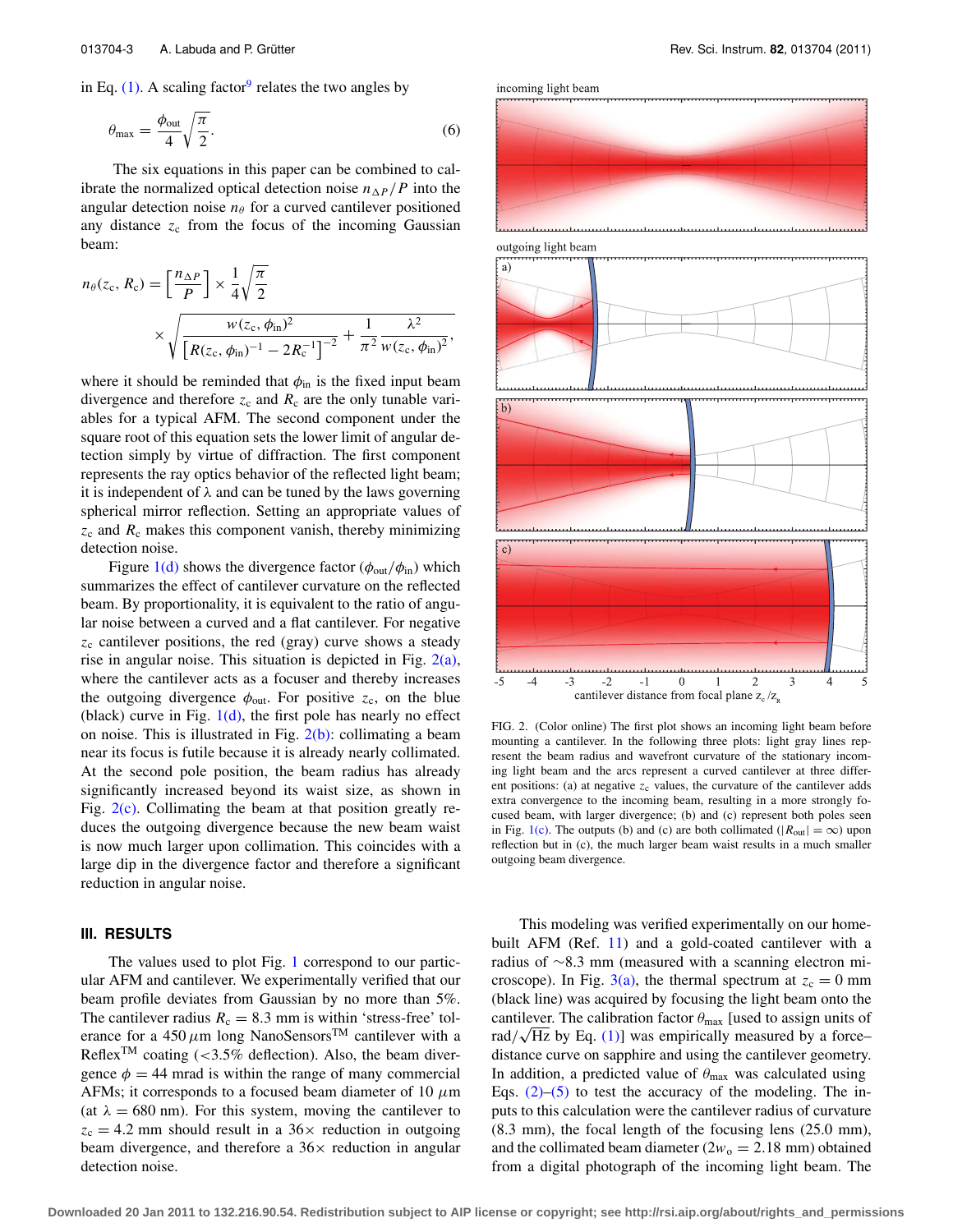<span id="page-3-0"></span>

FIG. 3. (Color online) A legend is presented on top along with illustrations of the incoming light beam. The z<sub>c</sub> coordinate of the curved cantilever  $[R_c = 8.3 \text{ mm}]$  was changed from 0 to 4.2 mm by raising the focusing lens. (a) Thermal spectra acquired at both  $z_c$  positions. Defocusing the light beam shows a large reduction in noise because the divergence of the reflected beam was reduced by cantilever curvature. One known side-effect is that the first thermal resonance mode signal is slightly reduced (∼15%) because the light beam averages a range of angles along the cantilever, resulting in a smaller effective angle measured by the light beam. Also, higher order modes see large drops in signal because their effective angles strongly depend on beam size and location on the cantilever (Ref. [12\)](#page-5-7), (b) The angular detection noise  $n_\theta$  was acquired in both cases by shining the light off the rigid cantilever base and matching the optical powers and calibration factors to results in (a). The classical and shot noise components of  $n_{\theta}$ were reduced by 23× and 11×, respectively. This overshadows the ∼15% signal decrease of the first resonance. At  $z_c = 4.2$  mm, the fact that the  $1/f n_{\theta}$  is  $>20\times$  lower than the thermal spectrum indicates that true  $1/f$  cantilever movement is being measured with high precision. It should be clarified that the overlap between the 1/*f* detection noise at ( $z_c = 0$  mm) and the 1/*f* cantilever movement (at  $z_c = 4.2$  mm) is coincidental; the two vary between different light sources and different cantilevers. The noise around 900 Hz was caused by a computer fan—no acoustic shield was used.

measured value of  $\theta_{\text{max}} = 18$  mrad, used to calibrate Fig. [3\(a\),](#page-3-0) exceeded the predicted value of  $\theta_{\text{max}} = 14$  mrad by 29%. In other words, the angular detection noise was 29% larger than predicted by the semiempirical model presented in this paper. This discrepancy is mainly attributed to optical back reflections, stray light, and the surface quality of the cantilever, which were not considered by the model. This result illustrates why AFM users typically measure the cantilever sensitivity rather than calculate it from manufacturer's specifications.

The second thermal spectrum in Fig.  $3(a)$  was acquired at  $z_c = 4.2$  mm (red/gray line). This arrangement *seems* highly suboptimal for two reasons. First, with a larger beam diameter, the peak of the thermal spectrum is expected to drop because the light beam is not centered on the cantilever apex where the angular deflection is the largest. In fact, the first resonance peak is expected to fall 15% below the peak acquired at  $z_c = 0$  mm. This percentage decreasewas calculated using theory derived by Proksch *et al.*, [13](#page-5-8) which takes into account that a large beam averages over a range of angles along the deflected cantilever. The second disadvantage is that 76% of the optical power spills over the edge of the cantilever because of its finite width (50  $\mu$ m). Despite this loss in optical power, a large reduction in angular noise can be observed in Fig.  $3(a)$ because of the large reduction in outgoing beam divergence; now, the cantilever thermal spectrum is fully resolved above shot noise between the first and second resonances. However, it remains unclear in Fig.  $3(a)$  what proportion of each thermal spectrum is detection noise, as opposed to actual measurable cantilever deflection. It is worth noting that thermal motion of the cantilever is considered a signal—not noise—in the characterization of an OBD system. Also, this thermal motion can be used to extract valuable information about tip–sample interactions. $14$  Furthermore, even in applications where thermal motion is regarded as noise, reducing the shot noise well below the thermal noise can be highly desirable.<sup>[15](#page-5-10)</sup>

In order to quantify the reduction in noise, the angular detection noise densities  $n_\theta$  in Fig. [3\(b\)](#page-3-0) were acquired by reflecting the light off the rigid cantilever base, with optical powers and calibration factors matched to their respective thermal spectra from Fig.  $3(a)$ . The classical component of  $n_{\theta}$  was reduced by 23 $\times$ , which is 36% lower than the predicted value of  $36\times$ . This discrepancy is attributed to the larger relative contribution of electronic noise, optical back reflections and stray light in this situation with less reflected optical power, as well as the deviation of the reflected beam shape from Gaussian. As seen in Fig.  $3(b)$ , a reduction of only  $11\times$  was observed for the shot noise component of  $n_{\theta}$ ; the difference is mainly caused by the 76% optical power loss. Nevertheless, this loss of power is greatly outweighed by the increase in sensitivity due to the decrease in outgoing beam divergence. It is now worth reminding that the 15% loss in angular sensitivity described earlier is completely overshadowed by the 1100% lowering of shot noise and 2300% lowering in 1/*f* noise.

The drastic reduction in 1/*f* detection noise at  $z_c$  = 4.2 mm, in Fig.  $3(b)$ , clearly reveals that the cantilever undergoes 1/*f* movement which is now entirely resolvable above noise. This movement might be due to the viscoelastic property of the gold coating, which causes structural damping.[16](#page-5-11) It might also be caused by 1/*f* fluctuations of the total light power, which may affect the deflection of the cantilever because of the difference in the thermal expansion coefficients of silicon and gold. Ironically, for both cases, it is the metallization of the cantilever (necessary to curve the cantilever) which causes this undesirable cantilever movement; it is not observable in uncoated cantilevers.<sup>16</sup>

It is clear from Fig.  $3(a)$  that defining one value of SNR would be an oversimplification. Each cantilever flexural mode sees a different rise or drop in its angular signal because of the change in beam size and position along the cantilever.<sup>[12,](#page-5-7) [17](#page-5-12)</sup>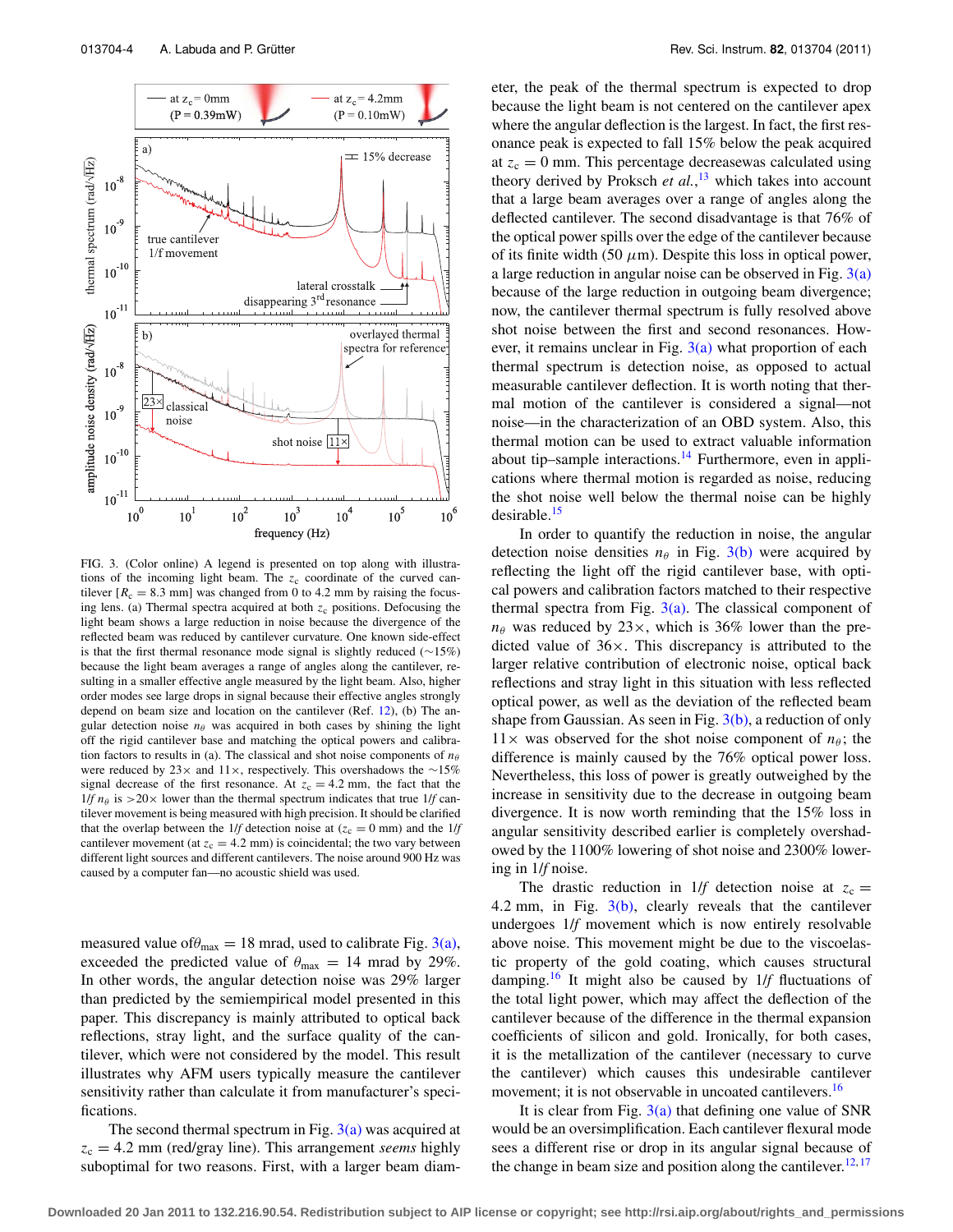On the other hand, the angular detection noise density is a well-defined figure of merit which can be used to describe the precision of the OBD system before deciding on the type of measurement.

#### **IV. UNDESIRABLE CONSEQUENCES**

In as much as cantilever curvature can be exploited to reduce the detection noise of an OBD system, it can also cause a significant increase in noise for users that are unaware of it. It has been proposed that the SNR of an AFM can be maximized by focusing an elliptical light beam on the cantilever with a diameter that is  $0.952 \times$  the cantilever length while loss of light is prevented by making the short-axis beam diameter smaller than the width of the cantilever.<sup>12</sup> This optimization rule complies with the more rudimentary theory presented here in the case of flat cantilevers: the outgoing beam divergence should be minimized by maximizing the beam diameter within the limit of the cantilever length. However, this optimization rule applies strictly to flat cantilevers, for which  $\phi_{\text{out}} = \phi_{\text{in}}$ . Using Eqs. [\(4\)](#page-1-1) and [\(5\),](#page-1-4) the outgoing beam divergence was calculated in the situation where a curved cantilever is irradiated by a focused beam of diameter equal to  $0.952 \times$  the cantilever length. The radius of curvature was set to  $R_c = 6.4$  mm, which is at the edge of the 'stressfree' tolerance window of the NanoSensors<sup>TM</sup> Reflex<sup>TM</sup> coating. Figure [4](#page-4-0) shows the consequence of maximizing the incoming beam diameter on such a curved cantilever. The divergence factor  $\phi_{\text{out}}/\phi_{\text{in}}$  compares the noise of a curved cantilever relative to the optimized noise of a flat one. The effect of cantilever curvature is negligible for beam diameters below  $\sim$ 20  $\mu$ m: very strongly focused beams are impervious to moderate cantilever curvature. At a beam diameter of 60  $\mu$ m, the noise sees an increase of 45% due to cantilever curvature. This explains a large part of the variability observed by AFM users in the sensitivity of commercially available cantilevers of the same model. In an Asylum Research MFP-3DTM, the sensitivity of two cantilevers may differ by up to 45% by virtue of cantilever curvature alone. At large beam diameters in Fig. [4,](#page-4-0) the detrimental effect of cantilever curvature is further accentuated: an AFM optimized for 500  $\mu$ m long flat cantilevers  $(2w_0 = 476 \,\mu\text{m})$  would see an increase in divergence factor of up to  $65\times$ . Despite the benefit of a reflective coating which offers up to a threefold increase in optical power, a 500  $\mu$ m long coated and curved cantilever would see at least a  $20 \times$  increase in detection shot noise relative to a flat uncoated cantilever. Retrieving the minimum theoretical detection noise for 500  $\mu$ m a long curved cantilever can only be achieved by reversing the situation depicted in Fig.  $4(a)$ . The incoming beam diameter must be set to 476  $\mu$ m/65 = 7.3  $\mu$ m and positioned at  $|z_c| = 12.8$  mm. The sign of  $z_c$  depends on the sign of the radius of curvature *R<sub>c</sub>*. In this case, the highly focused Gaussian beam will have expanded up to a beam diameter of 476  $\mu$ m at the cantilever; then, the reflected beam will be collimated due to the cantilever curvature. This situation would restore the theoretical minimum in outgoing beam divergence and angular detection noise.

<span id="page-4-0"></span>

FIG. 4. (Color online) (a) An illustration demonstrates the effects of cantilever curvature on the reflected beam divergence  $\phi_{\text{out}}$  in an AFM optimized for the detection of 500  $\mu$ m flat cantilevers. Optimum performance is obtained on flat cantilevers if the beam diameter is  $0.952 \times$  the cantilever length (Ref. [12\)](#page-5-7). The divergence factor  $\phi_{\text{out}}/\phi_{\text{in}}$ , which is inversely proportional to sensitivity, represents the increase in detection noise caused by cantilever curvature. The radius of curvature was selected at the edge of the tolerance window set by NanoSensors<sup>TM</sup>:  $R_c = 6.4$  mm. A flat cantilever does not change the divergence of the reflected beam, in which case  $\phi_{\text{out}}/\phi_{\text{in}} = 1$ . A curved cantilever focuses the incoming light beam and increases the divergence, and detection noise, by  $65 \times$ . (b) For generality, the same result is plotted as a function of beam diameter and applies to all cantilever sizes. Cantilever curvature has negligible effects on the outgoing divergence of light beams with diameters below 20  $\mu$ m. At a diameter of 60  $\mu$ m, cantilever curvature may increase the noise by up to 45% for the same model cantilever. At a beam diameter of 500  $\mu$ m, a variability of up to 7200% in noise may exist due to cantilever curvature. The data here were calculated for a light beam with an 850 nm wavelength; the effects of curvature are stronger for smaller wavelengths.

#### **V. CONCLUSION**

In conclusion, the angular detection noise density  $n_{\theta}$  of an optical beam deflection system scales with outgoing beam divergence (to first order) with an additional power gain factor *P*−1/<sup>2</sup> for the shot noise component. Cantilever curvature has a strong impact on  $n_{\theta}$ ; it can greatly enhance or reduce  $n_{\theta}$  and therefore should not be neglected. Optimizing the cantilever distance from the light beam's focus can substantially reduce  $n_{\theta}$ , even in commercial AFMs with commercially available cantilevers. Conversely, cantilever curvature can increase  $n_{\theta}$ , even in the typical situation where the light beam is focused onto the cantilever. The large variation seen in the measured noise density of cantilevers of the same model can be attributed to this phenomenon. Two 500  $\mu$ m long coated cantilevers with radii of curvature within the manufacturers 'stress-free' tolerance may differ in detection noise by up to  $65\times$  in an AFM optimized for the detection of flat 500  $\mu$ m long cantilevers.